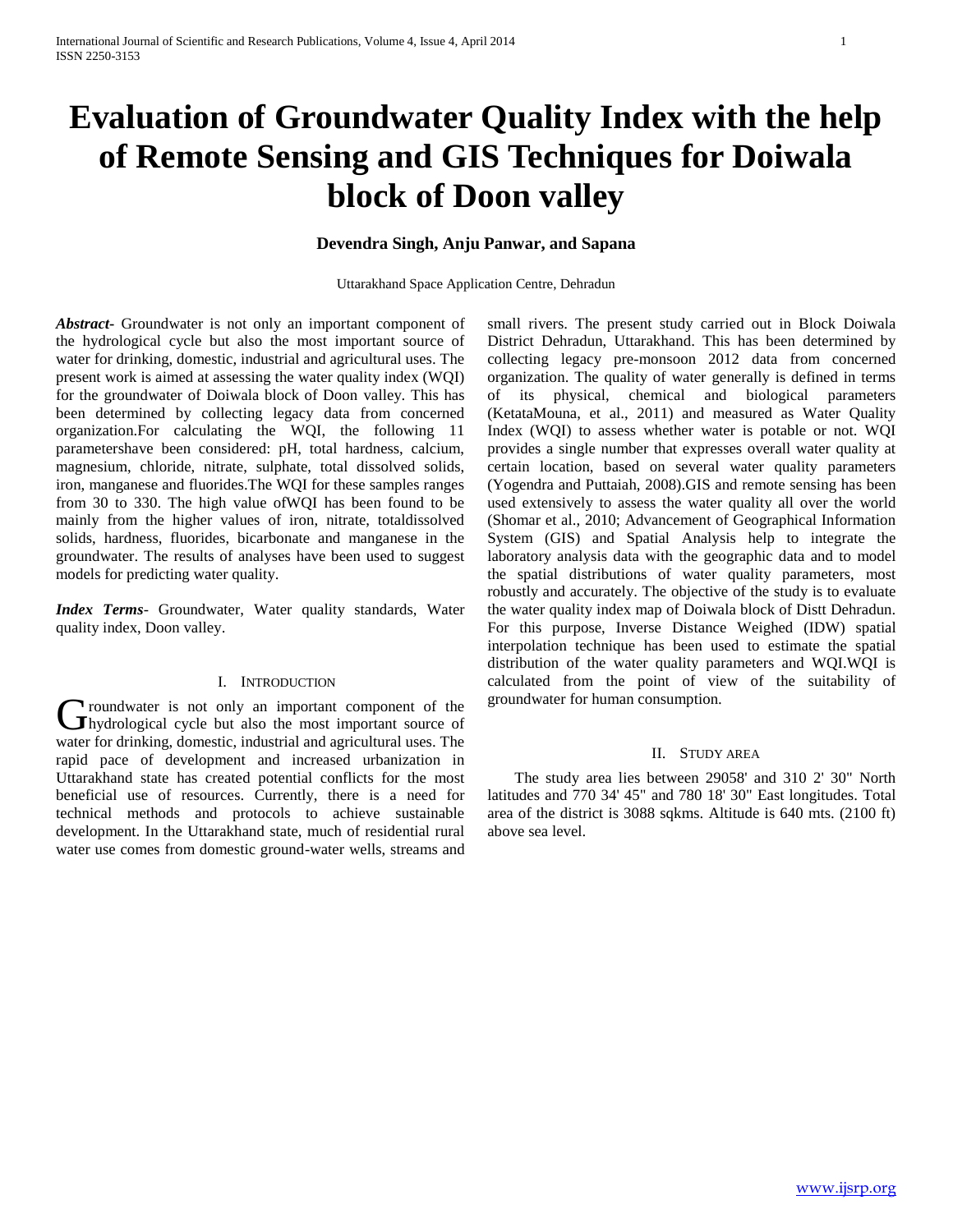

**Figure 1: Location Map of Study Area**

#### III. METHODOLOGY

 Groundwater legacy data was collected for Doiwala block of Doon valley during pre-monsoon 2012 from the concerned organization .Each of the groundwater samples was consist of11parameters such as pH, TDS, total hardness, chloride, sulphate, nitrate, fluoride, calcium, magnesium, iron and manganese using standard procedures recommended by APHA6.



**Figure 2: Location map of Sampling Points**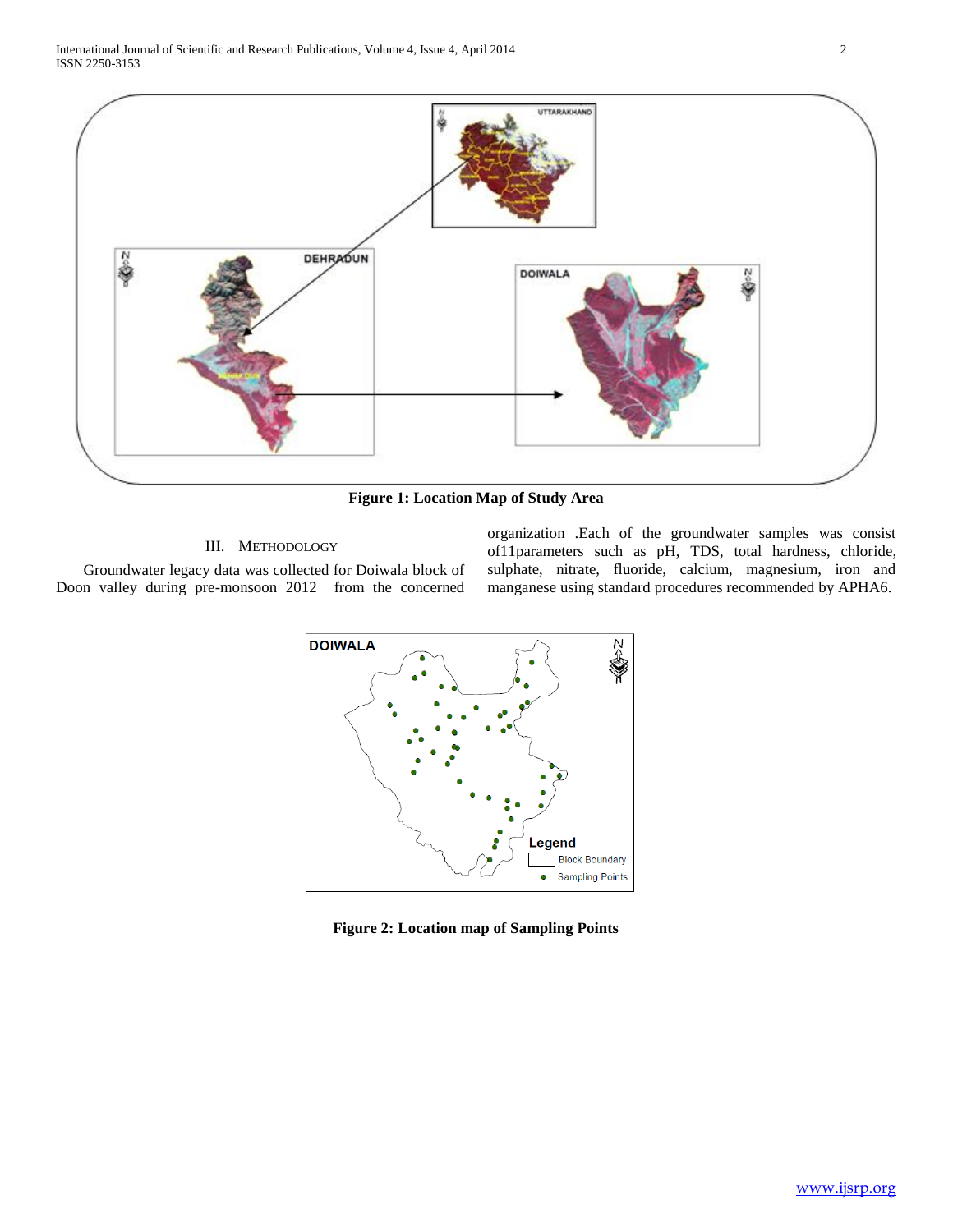

IV. GEOLOGICAL AND GEOMORPHOLOGICAL MAP OF THE AREA

Figure 3-Geological Map of Block Doiwala



Figure 4-Geomorphological Map of Block Doiwala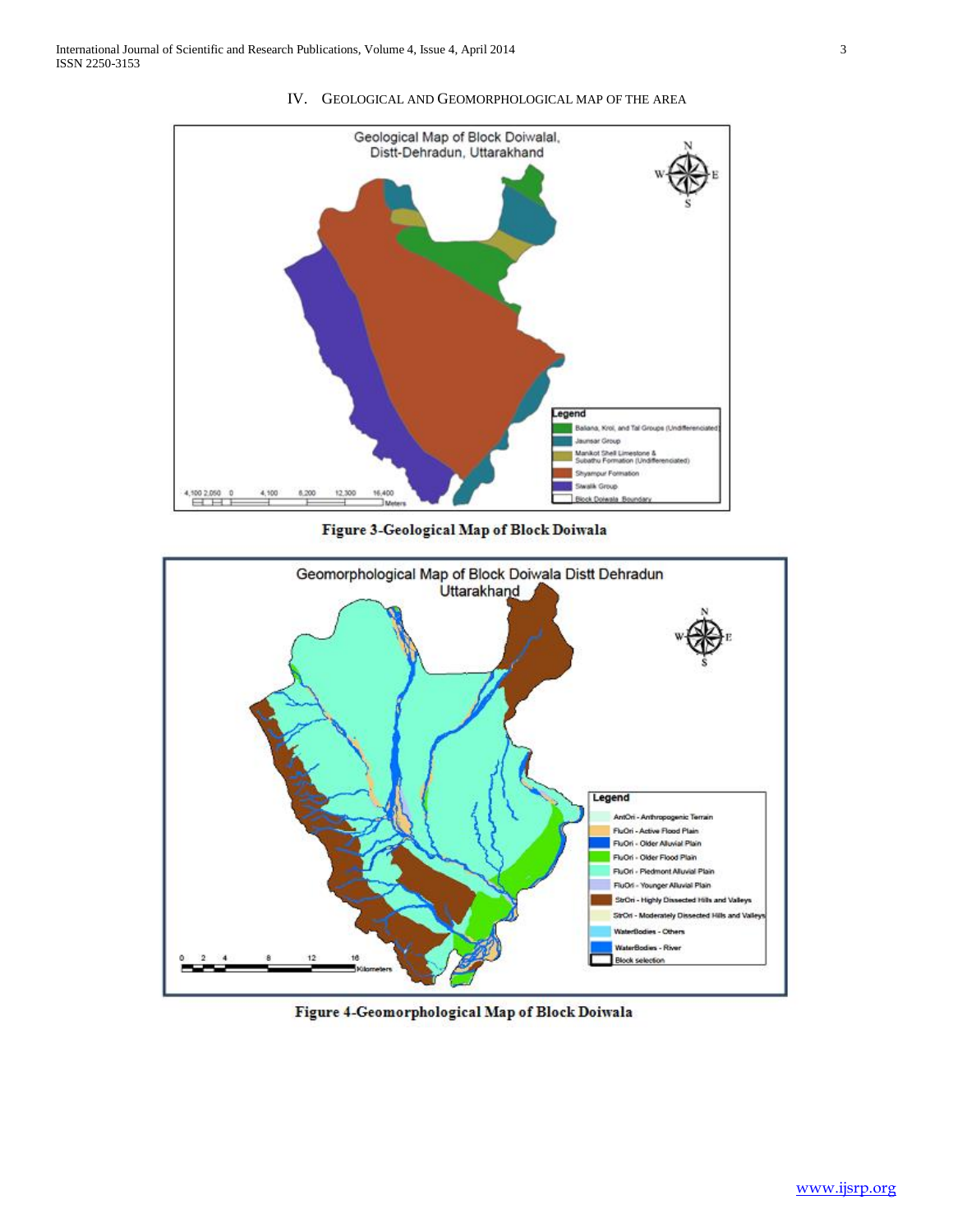

Figure 5: Land Use / Land Cover Map of BlockDoiwala

## V. SPATIAL MODELLING AND SURFACE INTERPOLATION THROUGH IDW

 GIS can be a powerful tool for developing solutions for water resources problems for assessing water quality, determining water availability, preventing flooding, and understanding the natural environment, and managingwater resources on a local or regional scale. Though there are a number of spatial modeling techniques available with respect to application in GIS, spatial interpolation technique through Inverse Distance Weighted (IDW) approach has been used in the

present study to delineate the location distribution of water pollutants orconstituents. This method uses a defined or selected set of sample points for estimating the output grid cell value. Itdetermines the cell values using a linearly weighted combination of a set of sample points and controls thesignificance of known points upon the interpolated values based upon their distance from the output point therebygenerating a surface grid as well as thematic isoclines. Thus, GIS Enables us to look into the cause and effect relationship with visual presentation.

VI. RESULT AND DISCUSSION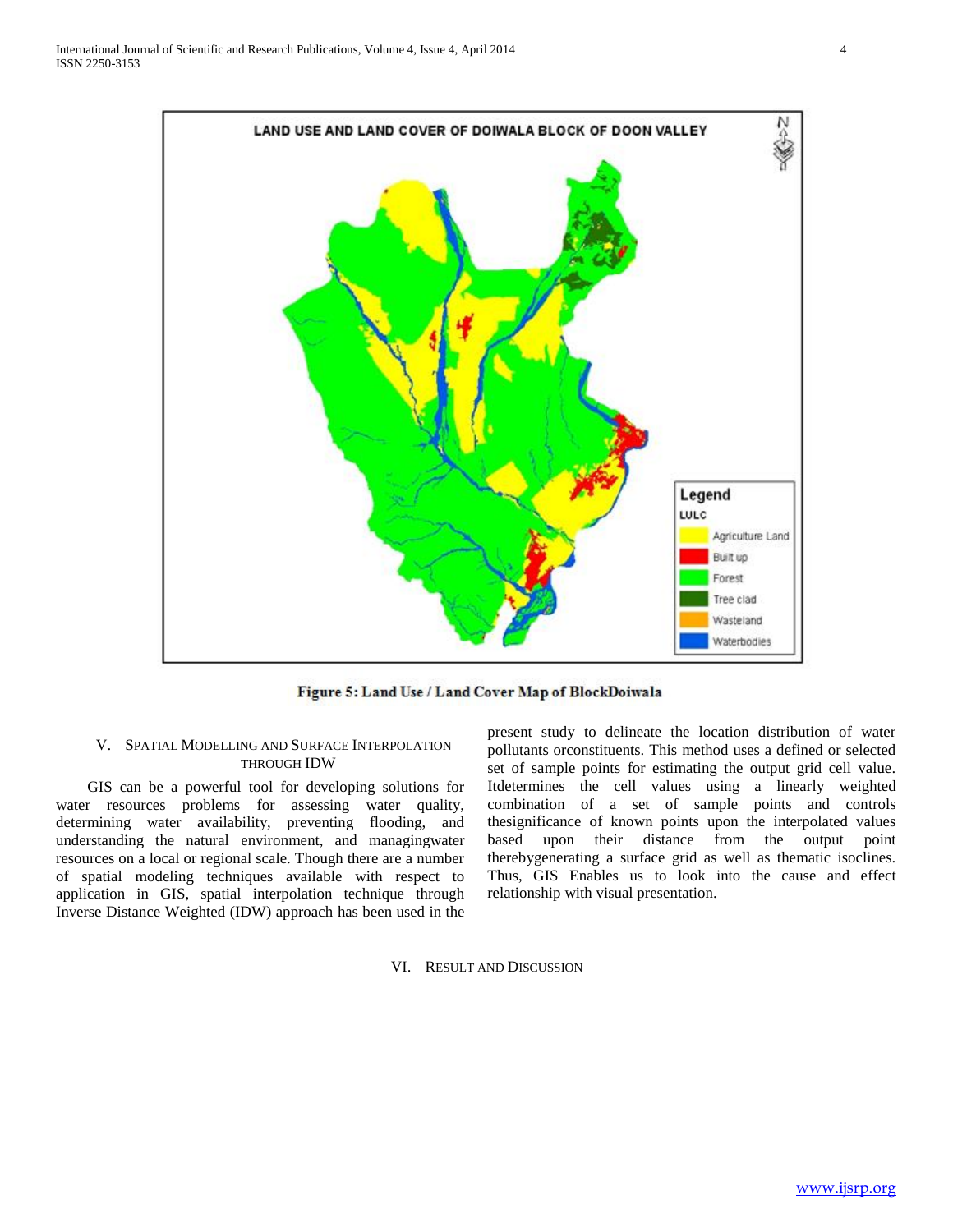# Spatial Distribution of Water quality parameters



Figure 6: Spatial Distribution of Calcium



Figure 7: Spatial Distribution of Nitrate



Figure 8: Spatial Distribution of pH



Figure 9: Spatial Distribution of Hardness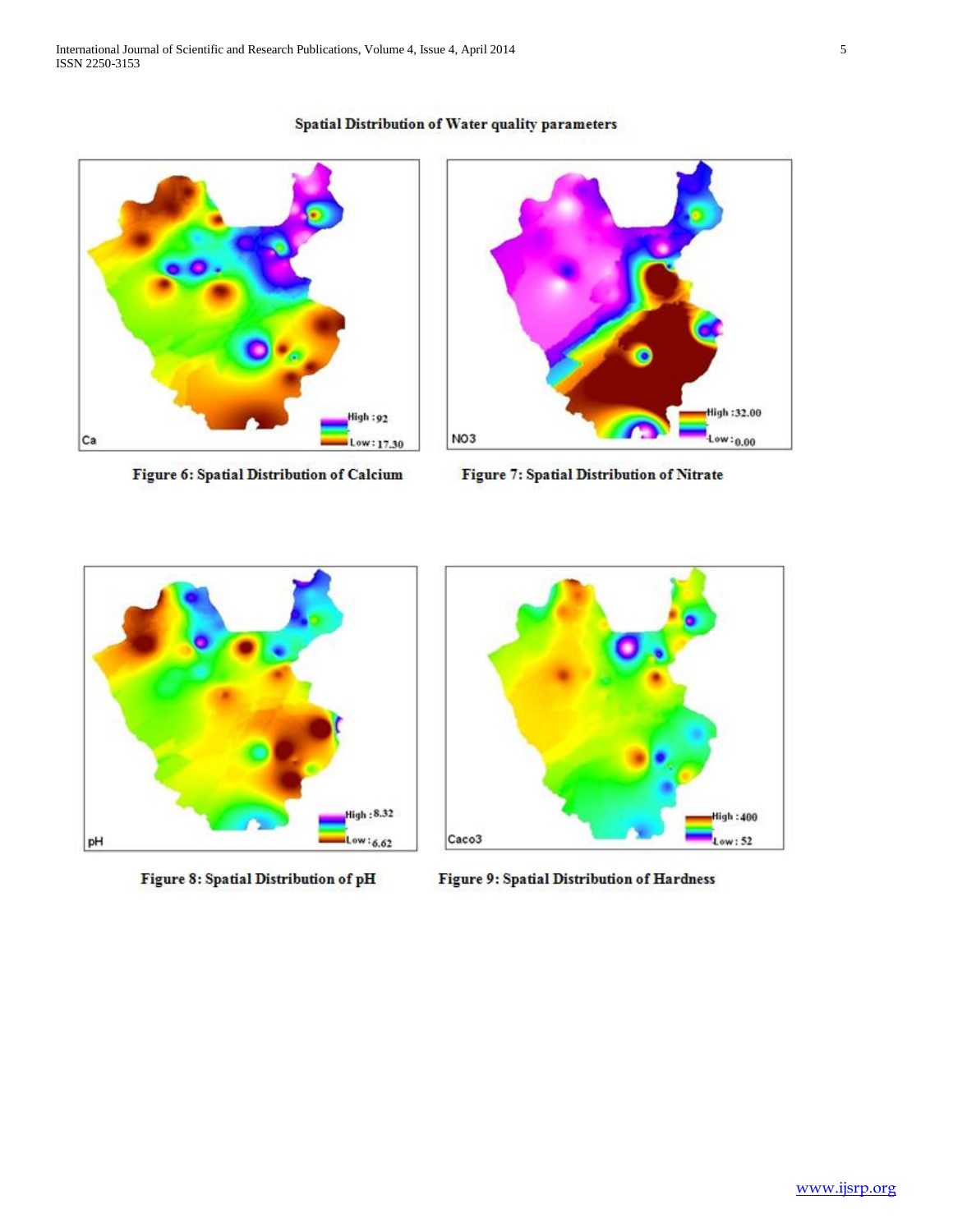

Figure 10: Spatial Distribution of SulphateFigure 11: Spatial Distribution of TDS



Figure 12: Spatial Distribution of Iron Figure 13: Spatial Distribution of Chloride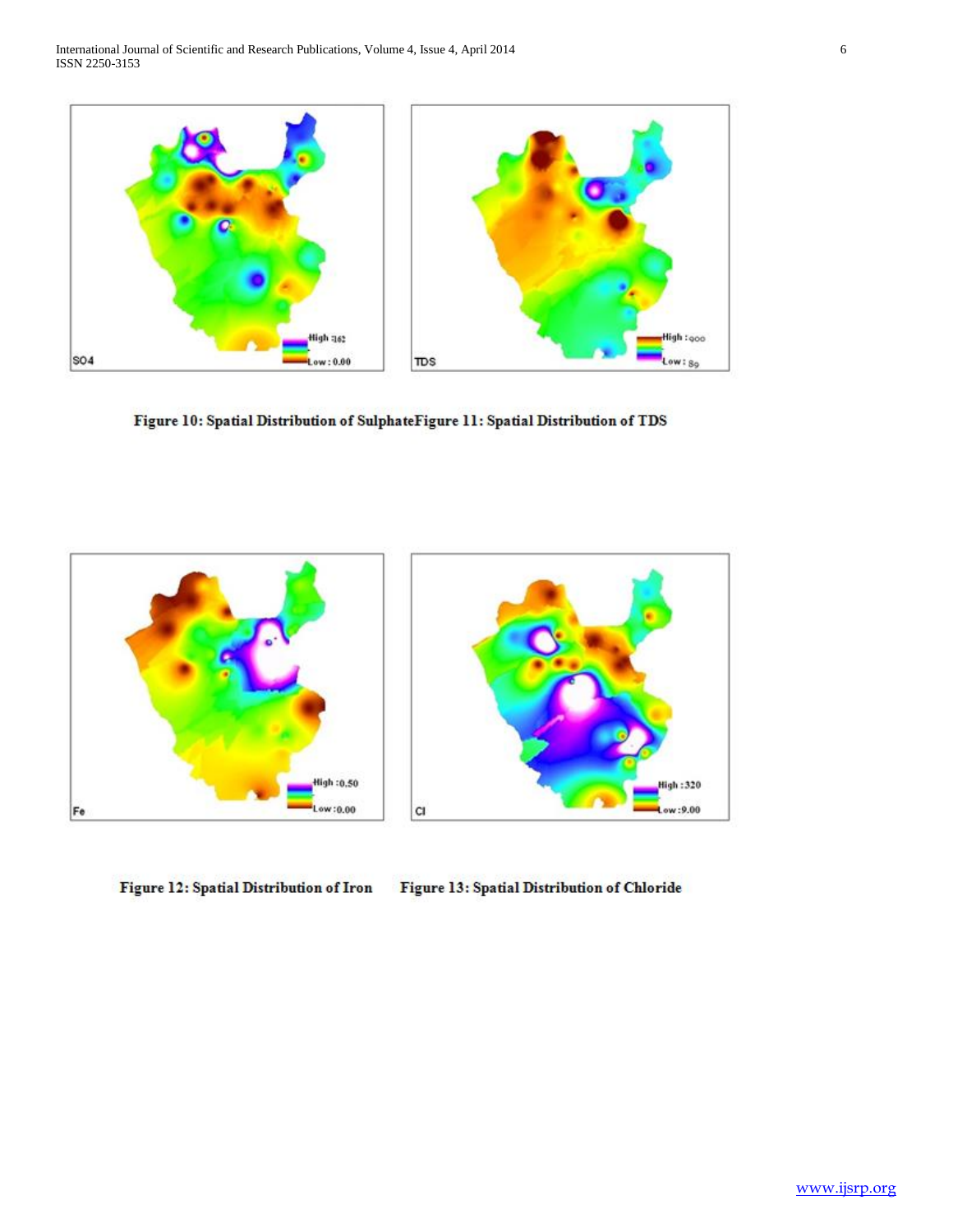International Journal of Scientific and Research Publications, Volume 4, Issue 4, April 2014 7 ISSN 2250-3153

#### VII. WATER QUALITY INDEX

 Each of the 11parametershas been assigned a weight (wi) according to its relative importance in the overall quality ofwater for drinking purposes (Table-1). The maximum weight of 5 has been assigned to theparameter nitrate due to its major importance in water quality assessment. Magnesium whichis given the minimum weight of 1 as magnesium by itself may not be harmful.

 The relative weight (Wi) is computed from the following equation:



Where,  $W_i$  is the relative weight,  $W_i$  is the weight of each parameter and n is the number of parameters. Calculated relative weight (W<sub>i</sub>) values of each parameter are also given in Table 1.

|  |  |  |  | Table-1 Relative weight of chemical parameters |
|--|--|--|--|------------------------------------------------|
|--|--|--|--|------------------------------------------------|

| <b>Chemical</b>                 | Indian      | Weight         | <b>Relative</b> |  |
|---------------------------------|-------------|----------------|-----------------|--|
| parameter                       | standards   | (wi)           | weight(Wi)      |  |
| pH                              | $6.5 - 8.5$ | 4              | 0.10526         |  |
| Total<br>hardness<br>(TH)       | 300-600     | $\overline{2}$ | 0.052631        |  |
| Calcium                         | 75-200      | $\overline{2}$ | 0.052631        |  |
| Magnesium                       | 30-100      | $\overline{2}$ | 0.052631        |  |
| Chloride                        | 250-1,000   | 3              | 0.078947        |  |
| Total dissolved<br>solids (TDS) | 500-2,000   | $\overline{4}$ | 0.10526         |  |
| Fluoride                        | $1 - 1.5$   | $\overline{4}$ | 0.10526         |  |
| Manganese                       | $0.1 - 0.3$ | 4              | 0.10526         |  |
| Nitrate                         | 45-100      | 5              | 0.13157         |  |
| Iron                            | $0.3 - 1.0$ | 4              | 0.10526         |  |
| Sulphate                        | 200-400     | 4              | 0.10526         |  |

### *Groundwater Quality Variation*

 A quality rating scale (qi**)** for each parameter is assigned by dividing its concentration in each water sample by its respective standard according to the guidelines laid down in the BIS and the result multiplied by 100:

## **qi= (Ci / S<sup>i</sup> ) x 100**

Where  $q_i$  is the quality rating,  $C_i$  is the concentration of each chemical parameter in each water sample in mg/L, and  $S_i$  is the Indian drinking water standard for each chemical parameter in mg/L according to the guidelines of the BIS7 10500, 1991.

 For computing the WQI, the SI is first determined for each chemical parameter, which is then used to determine the WQI as per the following equation:  $\mathbf{SI}_{i} = \mathbf{W}_{i}$ **.**  $\mathbf{q}_{i}$ 

#### $WQI = \sum SI_i$

 SIi is the sub index of ith parameter; qi is the rating based on concentration of ith parameter and n is the number of parameters. The computed WQI values are classified into five types, "excellent water" to "water, unsuitable for drinking".

**Table-2 Water quality classification based on WQI value**

| <b>WQI</b> value | <b>Water quality</b>             |
|------------------|----------------------------------|
| < 50             | excellent                        |
| 50-100           | good water                       |
| 100-200          | poor water                       |
| 200-300          | very poor water                  |
| >300             | Water unsuitable<br>for drinking |

 In this study, the computed WQI values ranges from 30 to 330 and therefore, canbe categorized into five types "excellent water" to "water unsuitable for drinking".



**Figure 14: Water Quality Index Map of Doiwala Block**

#### VIII. CONCLUSIONS

 The value of WQI ranges from 30 to 330. The maximum value of WQI is 330 in Gumaniwala, Block Doiwala and